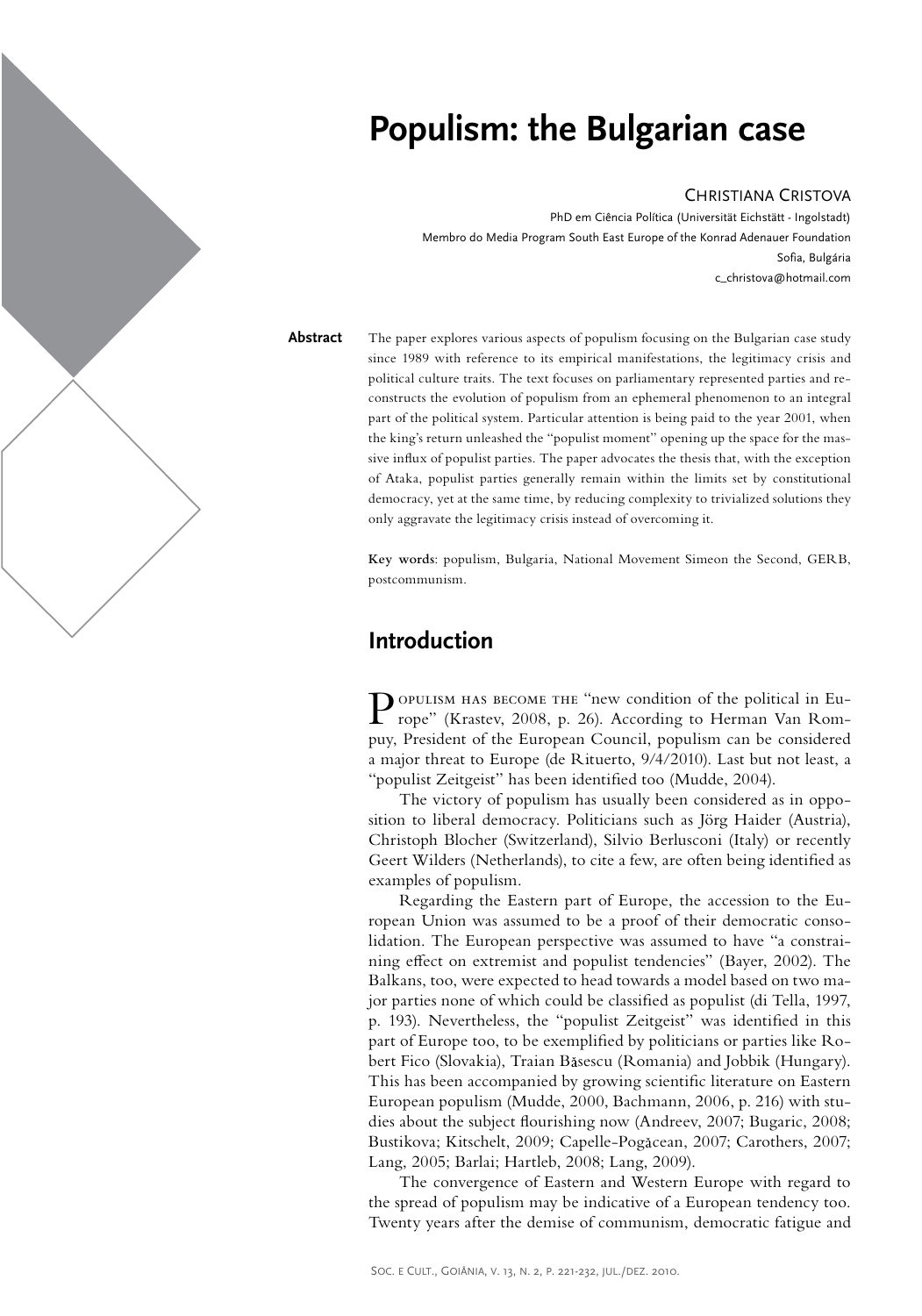elite exhaustion, a crisis of the free market model and a crisis of the model of liberal democracy have been diagnosed (Rupnik, 2010). In both cases, there is a perceived discrepancy between democratic institutions presupposing a political culture of tolerance on the one hand and a populist rejection of democratic principles on the other. Bulgaria's accession to the EU was marked by the presidential race between an ex-communist and a nationalist (Rupnik, 2007). The Bulgarian political science community, too, seems "obsessed with the subject of populism" (Malinov, 2008, p. 1). As for the 2009 parliamentary and European elections, the rise of populist parties was discerned (e.g., Hein, 2009).

The difficulties in dealing with the phenomenon of populism stem from its analytical and normative vagueness. There is no definite concept of populism apart from some features such as the reference to the "people", the charismatic leader etc. Moreover, there is no agreement on its relationship to democracy and its possible implications for democratic consolidation either. While some scientists allude to "mobocratic" and illegitimately reductionist implications of populism (Todorov, 2008, Abts & Rummens, 2007), others attribute an emancipatory quality to populism (Drahokoupil, 2005, Žižek, 2006). Similarly, a distinction between "soft" and "hard" populism has also been proposed according to the degree of their radicalness (Lang, 2005).

This article traces the development of populism in the particular case of Bulgaria. The main thesis is that since the fall of communism, there has been a steady qualitative and quantitative amplification of the populist potential to become an integral part of the political system culminating in the one-party-rule of a populist party now. The article proceeds as follows: in the theoretical part of the article, a three-layer approach to populism is elaborated. It encompasses the empirical manifestations of populism, the "populist moment" of the legitimacy crisis and the "populist condition" as the theoretical underlying framework. According to this approach, the article first identifies populist parties which have been represented in parliament and goes over to elaborating the deepening legitimacy crisis and assesses Bulgarian political culture with regard to populist preconditions. An assessment of the role of populism for democracy consolidation rounds up the article.

### **Conceptual approach**

There is a consensus that populism is related to democracy. Although there are different approaches to populism, we may point to some features of it which most analysts agree on. According to a constructivist assumption, a constitutional democracy is marked by the open character of the process of defining social identities. Populism is a "thin-centered ideology concerning the structure of power in society" (Abts; Rummens, 2007, p. 408) which questions this open character in favor of a homogeneous image of the people defined against established structures (Abts; Rummens, 2007, p. 413). Similarly, Jan Drahokoupil defines populism as "a discursive representation of power and politics that constitutes political subjects in relation to a supposed fundamental antagonism between 'the people' and 'the powerful', 'us' and 'them', 'good and evil' (Drahokoupil, 2005, p. 67). Thus the concept of the people is organically conceived of and juxtaposed to an externalized enemy substantially hostile to it. The enemy could be the economic, political etc. elites (Mény 2003; Canovan, 1999, p. 5; Žižek, 2006). This idealized notion of the people is completed by a concept of democratic transparency (Canovan, 1999, p. 5, 6) which is institutionalized in direct democracy as the only appropriate means for the general will of the people to be heard. It is the people and not its elected representatives which emerges as a political subject. This inclusive power conception presupposes a stylized approach to social problems, a reduction of complexity of political, economic and social issues. To some analysts, simplification is the most important difference to democracy (Dahrendorf, 2007, p. 3; cf. Abts & Rummens, 2007, p. 407; Mény, 2003; Marchi, 2003). Furthermore, the general will becomes embodied in the charismatic person of a leader who personifies the discursive unity between him and the ruled (Abts & Rummens, 2007, p. 407, Canovan, 1999, p. 5, Mény, 2003). Hence it is not institutionalized party structures or a coherent political program but rather the personality of the leader which provides for the coherence of the populist movement/ party (Canovan, 2004, p. 242; Andreev, 8).

The communication between the charismatic leader and the people is thus not ideologically predetermined; rather, a communication style between leader and people accounts for the popularity of the leader. An emotive and symbolic, at times tabloid language enforced by the media contributes significantly to the leader's popularity including the possibility of a "mediatic populism" (Andreev, p. 7, Canovan, 1999, p. 5, 6, Abts & Rummens, 2007, p. 407, Mény, 2003).

Upon identifying some main empirical manifestations of populism, we now can now elaborate some contextual features at a higher level of abstraction. As was mentioned, the charismatic leader claims to restore "popular sovereignty." This means that the representative character of parliamentary democracy is being questioned. Charismatic leaders as well as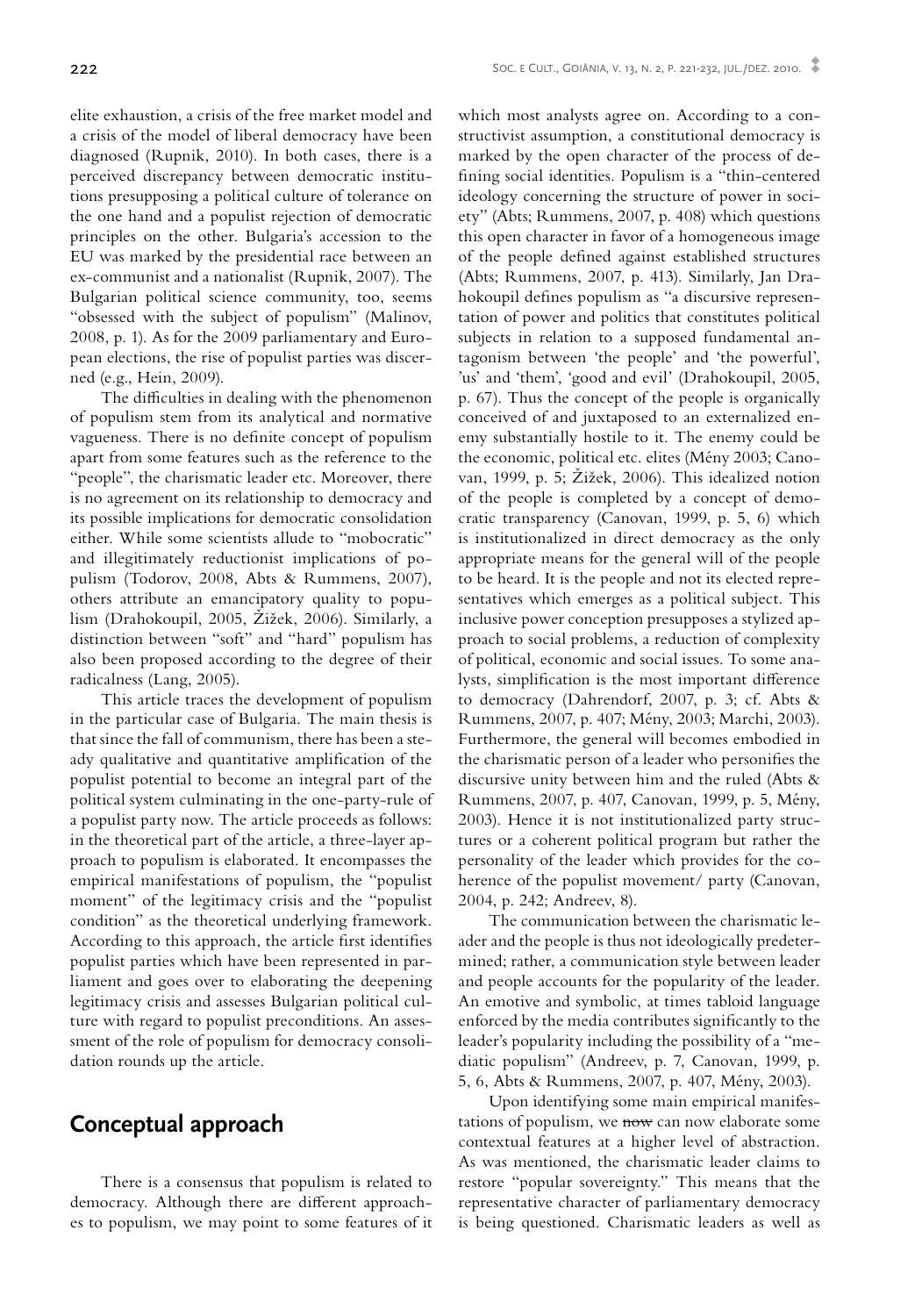appeals to direct democracy do not present a crisis but rather testify to it; i.e. they emerge from the perceived ineffectiveness of formal criteria of power and come to replace them (Ivanova, 140). This legitimacy crisis documents itself in declining voter turnout which epitomizes the declining faith in democratic solutions. Hence the legitimacy crisis can be broadly conceived as the "populist moment" which makes features of the underlying life-world intelligible and brings the "populist condition" to the fore.

At a third and most abstract level of analysis, we may state that populism reaches its highest point when emancipated from its personal emanations. The empowerment of the people without the transmission by representative institutions empowers the popular conception of the political too. Hence, in order to assess the populist quality of the political discourse and the strength of populist leaders/ parties, we need to know the prevailing conception of power and the political (Malinov, 2008, p. 5). So the analysis of populism has to identify the aforementioned empirical manifestations, the legitimacy crisis as the "populist moment" and go over to some features of the political culture which illustrate the underlying concept of the political.

# **The evolution of populism in Bulgaria**

### **Populism as ephemeral phenomenon (1989-2001)**

The decade following the demise of communism in Bulgaria was characterized by the emergence of a relatively stable two-party political system. The main parties dominating the political landscape were the successor party of the Bulgarian Communist Party, the Bulgarian Socialist Party (BSP), the oppositional Union of Democratic Forces (UDF) and the Movement for Rights and Freedoms (MRF), a smaller party elected predominantly by the Turkish minority.

A closer look at the first free election campaign reveals a bifurcation of the political landscape between both big parties with their strategies reflecting each other. Both parties constructed notions of victims which they identified themselves with. The BSP presented itself as the defender of the potential losers from the demise of communism, whereas the UDF distinguished itself as the defender of the real losers of the communist period. Likewise, both parties articulated the idea of popular sovereignty – the BSP retreated from traditional socialist etatist rhetorics and advocated a constitution "according to which

the people would be more powerful than the state" (BSP, 1990). It, too, declared itself in favor of direct democracy, especially on such sensitive topics as land restitution. The UDF, on the contrary, claimed to speak on behalf of the "people" as a victim of the "inhuman totalitarian system." The UDF pretended to represent the "will of the thousands of martyrs who went through the prisons of the dictatorship, of those who died or experienced the horror of the camps, of those who disappeared without a trace or those who were tortured for all their life because of their love for democracy" (UDF, 1990). The BSP also resorted to a nationalist and anti-elitist rhetoric. This opposition was discursively reinforced through a linkage to the presumption of high social costs of the transition and the loss of cultural "uniqueness" (BSP, 1990). The antielitist rhetoric of the BSP was counterweighted by the stylized and extreme anticommunist rhetorics of the UDF particularly strengthened by a visual representation of Bulgaria as a map studded with skulls as symbols of communist concentration camps (UDF, 1990). The language adopted by both parties, too, was meant to address and activate deeply seated predispositions. Whereas the BSP referred to egalitarian ethic, the UDF used a religious, inspirational vocabulary, and by the same token, the UDF pledged to "inspire" the people, to tell the "truth" and appealed to "faith" of people. The polarization in the first election campaign was all the more reinforced by radical verbal attacks on each other as exemplified by depictions such as "dark blue cannibalism" (BSP about UDF) and "pink brainwashed creatures" (UDF to BSP). Yet even if these were signs which according to our conceptual approach bore witness to populist features, charismatic leaders were missing, and it was rather a populist form of discourse rather than a populist message of the parties.

In about 1992, the voter turnout began to decline and the number of floating voters rose (Karasimeonov, 2006, p. 87). This testified to a beginning retreat from politics and created the preconditions for the rise of new, unencumbered politicians with no affiliations to both big parties. This potential became embodied in a hitherto unknown political outsider, George Ganchev who in the ensuing presidential (1992, 1996) and parliamentary elections (1994, 1996) achieved remarkable successes. George Ganchev, who had worked in the USA, was the leader of the small party Bulgarian Business Block (BBB). Programmatically, he did not offer anything interesting. For the first time, the bifurcation and polarization in political discourse were superseded by an indiscriminate attack on the political elite altogether. His rhetorics witnessed an emergent attack on parliamentary democracy, which was testified in his depiction of deputies as "liars in parliament" (Stoyanov,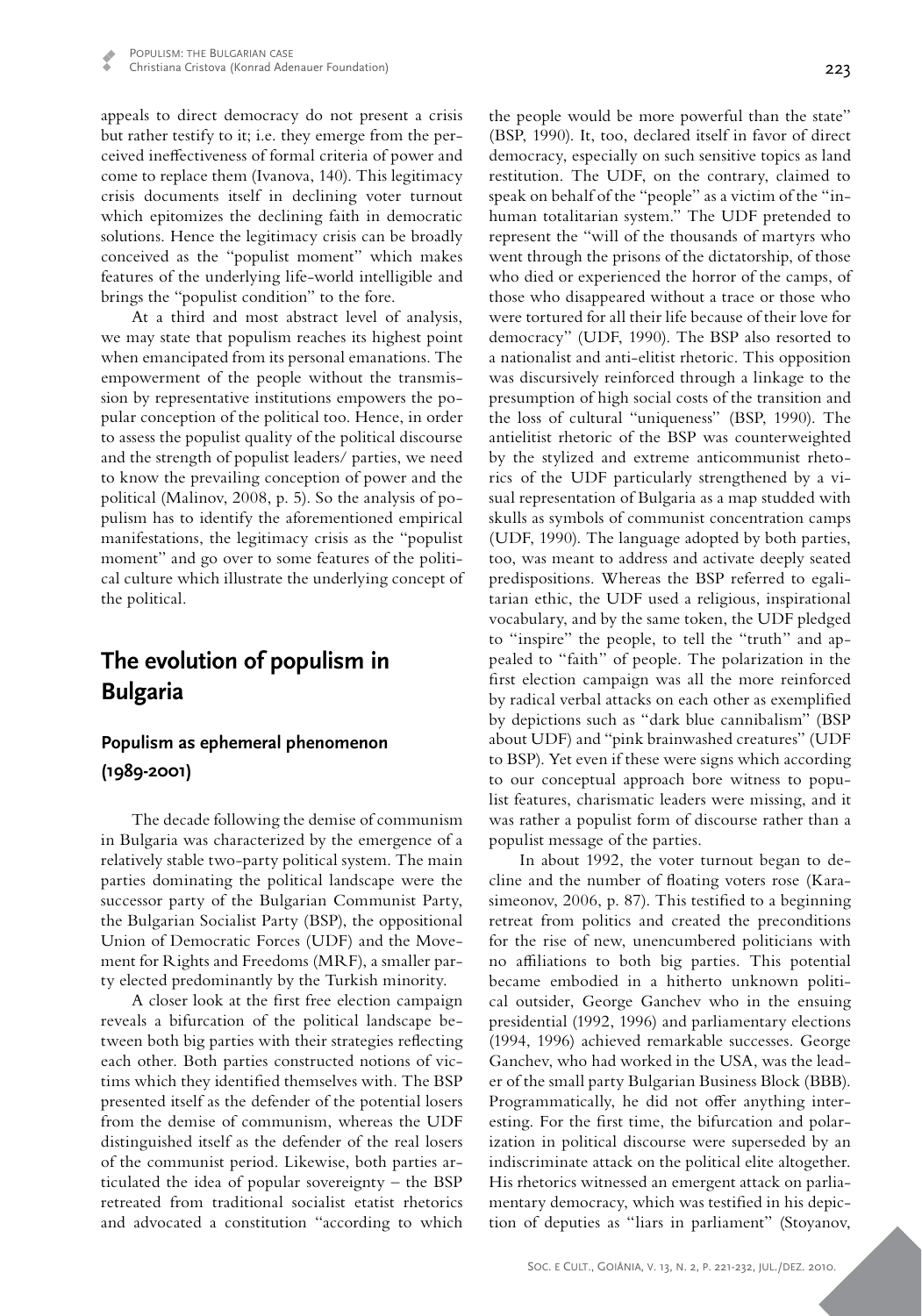1997, p. 11). As a political outsider, George Ganchev presented himself as a self-made man who had established himself against the "cowardice" of his political opponents and the "dishonesty" of his political affiliates (Ganchev, 1995). Moreover, he not only claimed to incarnate a presumed moral superiority of the people against the political elite but at the same time, he was perceived as an impressive example of the Bulgarian success abroad. His appearance was broadened by a vivid and charismatic media presence as well as in the rather clown-like title of his autobiography too, namely "The true and intriguing story about a life full of dynamics and interesting turns" (Ganchev, 1995).

To sum up, George Ganchev was the emanation of emerging resentments and symbolized a kind of protest and disorientation after the highly emotional first post-communist socialist years. Although his electoral results were rather modest, he could be viewed as a sign of the qualitative transformation of the political space from a populist form of discourse to a populist message.

### **Populism's rise to power: The ramifications of populism**

#### **The National Movement Simeon the Second**

The June 2001 parliamentary elections caused a complete restructuring of the political landscape. This was preceded by the return of the last king, Simeon Saxe-Coburg-Gotha, who had lived in exile since the abolition of the monarchy in 1946. Two months before the elections, he founded his National Movement Simeon the Second (NMSS). The party system suffered a major blow as NMSS as a movement with virtually no members (Spirova, 2005, p. 608) won a landslide victory of 42.7 % while both established parties of Socialists and Democrats reached 17.1 resp. 18.2 %.

In trying to explain his success, we may refer not only to his appearance as an outsider; a significant part of his success may be attributed to a continuation of a threefold tradition interrupted in communism.

First, he embodied the continuation of the monarchical tradition. Although he had ruled only through the regency, he fit into the predominantly positive memories of his father, King Boris III (1918- 1943) (Saxe-Coburg-Gotha, 2005). Even the name of his movement included the reference to the monarchical tradition. To this, a highly idealized notion of the Bulgarian people as the bearer of a "proverbial diligence" and an ancestor of a "glorious" history was added. This presumed moral superiority of the people who were living in "misery" was opposed to an indiscriminate depiction of political elites as living in an "inexplicable richness" (Saxe-Coburg-Gotha, 2001). He, too, presented himself as a modern martyr who "for decades" had "suffered because of the miserable fate [of the people]" (ibid.). Against this background, the political message during his electoral campaign consisted of only three points, namely the fight against corruption, a "new moral" in politics as well as a "considerable improvement" in the living conditions within 800 days (Saxe-Coburg-Gotha, 2001).

Furthermore, Saxe-Coburg-Gotha resorted to the Bulgarian Orthodox Church. The reference it constituted one of the main pillars in his communication strategy, which was built upon a strong reference to established institutions through which he introduced a new symbolism of power. His political theology included the merger of a secular and a spiritual leader in his personality which was reinforced by a specific vocabulary appealing to emotions rather than to rationality, being expressed in concepts like "faith", "mission", "trust", "spiritual renaissance", "fate", "sufferings", "sacrifice" or "God." His most known phrase became "Believe me!". A significant part in his rise was played by the media too. In fact, the media contributed to the merger between private and public. A culmination of the mediatic populism was the coverage of the wedding of his daughter in 2002 presented as Bulgaria'a royal wedding. This could be considered a culmination all the more as there were no institutional indications of an official restoration of the monarchy.

To a certain degree, there was also a continuation of a language tradition because Saxe-Coburg-Gotha used a highly antiquated language of the pre-communist nobility and activated the image of a paternalistic, benevolent king, being also referred to by many as "His Majesty" (Saxe-Coburg-Gotha, 2002).

The triple tradition identified explains his failure too. The demystification of Saxe-Coburg-Gotha set in when the image of him became embodied in a politician. His charisma underwent a steady routinization which included the destruction of the symbolic strains upon which he has built his authority. The recourse to the monarchy and his image of a unifier of the nation collided with his partisan behaviour, and his regal charisma was instrumentalized to back his property restoration claims. The new moral he stood for succumbed to pragmatism and coalitions with his former enemies. This neutralized his claim to pursue high morality in politics. Most importantly, he did not hold on his promises, esp. of significant improvement in the living standards.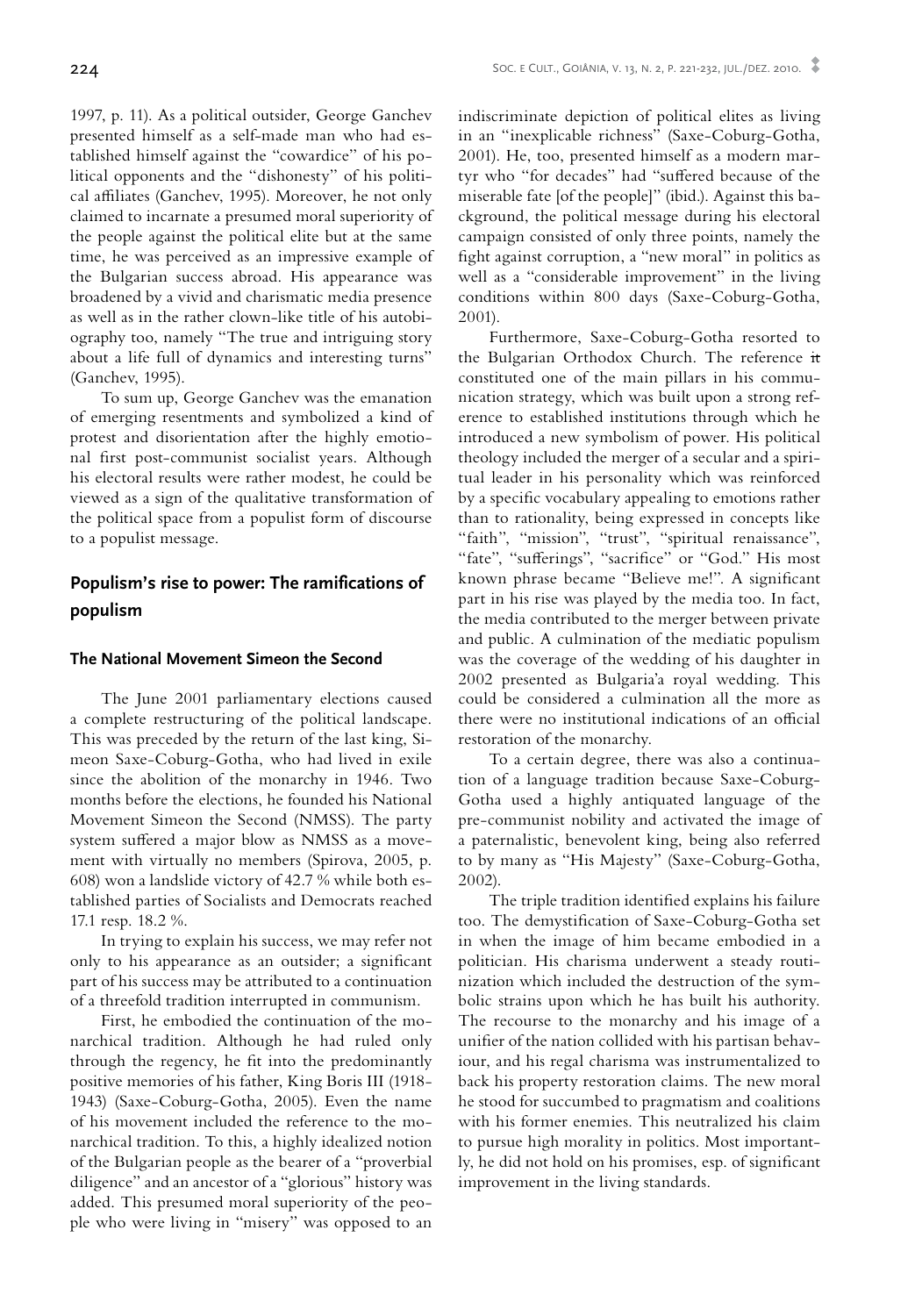Christiana Cristova (Konrad Adenauer Foundation)

#### **Ataka and Order Law and Justice**

Upon the routinization of Saxe-Coburg-Gotha's charisma, the NMSS received only half of its support from 2001, i.e. 19.88 % in the June 2005 elections, and formed a coalition government with the Movement for Rights and Freedoms and the BSP with the socialist Sergey Stanishev as prime minister.

The populist potential was occupied by two other parties, Ataka (Attack) and Order Law & Justice. A coalition Ataka round the party Ataka won 8.16 % in the parliamentary elections. In the presidential elections of 2006, the party leader Volen Siderov scored second. The central image of his rhetorics was an ethnic concept of the nation which was combined with an anti-elite attitude. Ataka's slogan was "Let's return Bulgaria to the Bulgarians" and in its programmatic "20 points" (Ataka, 2005) the image of the "one-national, monolithic Bulgarian state" was opposed to a variegated enemy concept including NATO, the "usurers' world oligarchy" in the guise of the World Bank and the IMF, the "corrupt elite," Turks and Roma and the EU (ibid.). The opposition between Bulgarians and Turks was further reinforced by an explicit reference to Eastern Orthodoxy as the "official" religion of the Bulgarians. Accordingly, Siderov portrayed his compatriots as heirs to the bearers of the "eldest culture in Europe" as well as those who had "civilized" the major part of Europe. To this, an antisemitic and a racist dimension were added, too, being reflected in the concept of the "gigantic genocide" (ibid.) committed on the Bulgarian nation as well as the idea that Bulgaria was ruled by politicians with a "non-Bulgarian DNA-code" (Anon, 31/3/2006). Siderov's rhetorics was completed by an agrarian protectionism calling for the prohibition of land acquisition by foreigners.

Altogether, Siderov challenged basic principles of parliamentary democracy as well as the consensus about the foreign policy priorities of the country. In contradistinction to the examples of populism cited above, Ataka was the first party to attack parliamentary democracy from within. Being a member of parliament, he proposed a draft law on the introduction of a voluntary paramilitary service and at the same time, he started a collection of signatures called "People's parliament" against the "corrupt and incompetent government" (Anon, 27/7/2008).

Another party which emerged as a reaction to Saxe-Coburg-Gotha's failure was Order Law and Justice (OLJ). It was a splinter party from the parliamentary group of the Agrarian Union formed in December 2005 under the chairmanship of the young deputy Yane Yanev. Yane Yanev seized upon lasting critique of the European Union, especially on the issue of corruption, in creating the image of a gradual capture of the state by organized crime. Respectively,

the political elite was described as a distant "oligarchy" of "white collar criminals" (Yanev, 2009). The anti-system appeal was strengthened by a reference to an idea of a distorted representation of the "millions of Bulgarians who did not go to the voting boxes any more" by a "mendacious and hypocritical political class" (ibid.) hence his support for direct democracy in the shape of national and local referenda (OLJ, n.d.). This distorted representation of the people was supposed to be remedied by the restoration of popular sovereignty by means of direct democracy. The change of the political system was presumed to culminate in the adoption of a new constitution and this was shown in street protests too. Beside this, he was the first to address the issue of Islamic fundamentalism in a discursive construction of an Islamist threat too. Yanev's popularity decreased – whereas in April 2009, he scored as the  $4<sup>th</sup>$  most trusted politician receiving 23.4 % (Anon, 16/4/2009), in the parliamentary elections on July  $5<sup>th</sup>$ , 2009, his party received 4.13 % of the vote.

Both Ataka and OLJ addressed issues rather untypical for Bulgarian political discourse such as antisemitism and Islamic fundamentalism. These testified to a globalization of populism rather than to deep seated features of political culture activated now. Both elaborated a central concept of the people. Yet while Siderov defined an ethnic concept of the notion in a clear contradistinction to enumerated enemies, Yanev's concept of the people was reduced to a kind of vaguely defined exhaustion from politics*.* For this reason, they differed in their attack on parliamentary democracy with Siderov exposing a much more radical version. Following the aforementioned distinction proposed by Kai-Olaf Lang (Lang, 2005) between soft and hard populism, it seems justified to classify Ataka and OLJ as a hard resp. soft forms of populism. Being created by members of parliament, both parties epitomized a weakness of militant democracy.

#### **Citizens for a European Development of Bulgaria**

The third alternative of the status quo was presented by Boyko Borissov, a former fireman and bodyguard of last communist chief of state Todor Zhivkov and Saxe-Coburg-Gotha. In November 2005, he became mayor of Sofia. In April 2006, his movement GERB (a Bulgarian abbreviation for *Citizens for a European Development of Bulgaria*) was founded to be transformed into a party with Boyko Borissov as its informal leader in December 2006.

Bosissov seized upon fight against organized crime and corruption, and the discourse about it was superimposed on all issues. Problems were politicized rather than solved (Anon. 29.09.2008). Parliament,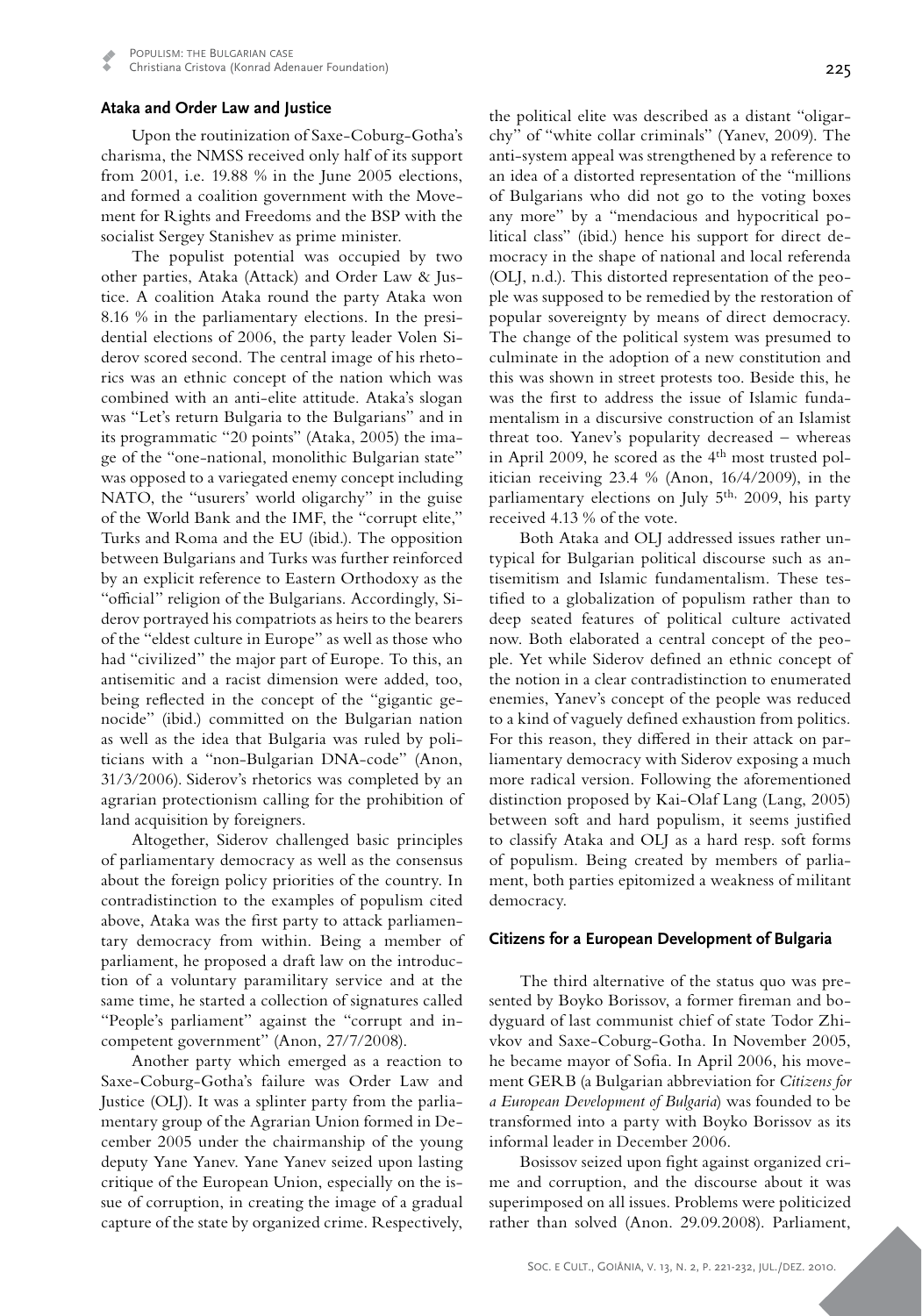too, was presented as a false, untruthful representation which was expressed in the vocabulary ("liars in parliament", "losers", et al.)

This critique of parliamentary democracy ushered in a support for direct democracy. In doing this, he went beyond the confines of municipal politics and transferred this requirement to national problems like issues in connection with the upcoming admission of Bulgaria into the EU. For example, he officially supported Bulgaria's entry into the EU, at the same time he insisted on the "defense of national interests" and referenda on sensitive questions. His concept of the people was rather eclectic, the vagueness of the concept only enhanced his popularity. He did not center exclusively on the nationalist alternative like Siderov nor did he articulate only exhaustion from politics like Yanev.

One of the major factors in his rise was his communication style. As a former fireman and bodyguard, he constructed a protective image of a tough law-and-order politician not shying at drastic measures. To cite an example, he advocated rather simple solutions, like the deployment of "Krum's laws" alluding to a Bulgarian ruler Krum (803-814), who is mainly known for his extremely hard penalties including corporal punishments. Borissov's popularity rested to a high degree on his subtle identification with the Church. This image was being constantly reproduced by the media which personalized the politics of GERB, concentrating exclusively on his personality. This charisma was reflected in a public opinion survey in December 2008, when 4% of the respondents declared they wished Borissov to be canonized (Velev, 2008).

#### **Populism in power**

The government of Sergey Stanishev was discredited due to a number of corruption affairs and particularly the ensuing deterioration of the relationships with the European Union, which ushered in a legitimacy crisis. A look at the election campaign of 2009 reveals a complete restructuring of the political landscape as compared to 1990. It was not a consolidated democracy as expected by transitologists but instead, heightened party fluctuation and a rising frustration potential prevailed. Whereas the election campaign of 1990 was marked by a polarization and bifurcation, in the 2009 election campaign fragmentation and alternating party affiliations prevailed.

The radicalness of symbols remained with the skulls of 1990 being transformed into an axe as an integral part of the visualiation of the political message. it was not political party platforms but rather words such as "fight", "contest", "leaders", "majoritarian candidates", "fear" and "despair" to dominate political discourse (Deianova, 2009). In public sphere increasingly devoid of civic topics, an opposition between the "good" people and the "bad elites" was constructed emancipated from its personal embodiments.

This legitimacy crisis reinforced by the media created the preconditions for the rise of charismatic politicians. The emergence of a party called "Leader" only came to confirm this. It was Borissov who profited from this situation against his background as mayor of Sofia. Correspondingly, his electoral campaign resembled Obama's as it was organized under the slogan "Let's show that Bulgaria can."

In the July 2009 parliamentary elections, GERB emerged as the strongest party and received 39.72% of the votes, which was roughly the same result Saxe- -Coburg-Gotha achieved in 2005. Yet contrary to him, Borissov formed his own minority government. For the first time since 1989, the complete executive power was put in the hands of a populist party.

Assuming of governmental responsibility caused discursive changes as the oppositional discourse gave ground to an official one. The populist juxtaposition between the rulers and ruled has been replaced by a new discursive bipolarity. This is centered round the antagonism between the new government, on the one hand, and externalized enemy images, on the other, being the old being mainly the previous ruling elite (Stanishev's government) and the international capital (the global financial crisis). Again, the measures taken by the government are designed in such way that "the people" be protected. Some measures were taken as a proof of this, for instance the proposal of seaside holidays free of charge for pensioneers.

As for his political message, Borissov is articulating different, even opposing issues in the political discourse thus confusing political cleavages clearly identifiable so far. This vagueness and indeterminacy do not allow for a definite classification of his political stance. Several examples may illustrate this. In domestic politics, his relationship to the sensitive topic of communism embodied in its most visible symbol, the secret police, has been oscillating between a verbal delineation against them on the one hand and a readiness to cooperate with former secret agents on the other. In foreign policy, too, his energy policy, especially in relation to Russia, is not easily put into a coherent framework.

This mediation of tensions is characteristic not only of the level of political discourse; his communication style reveals continuous variations between paternalism and egalitarianism. On the one hand, he is addressing his political affiliates with their nick names; conversely, people also speak of him using only his first name or addressing him as "Big boy Boyko." On the other hand, he is being addressed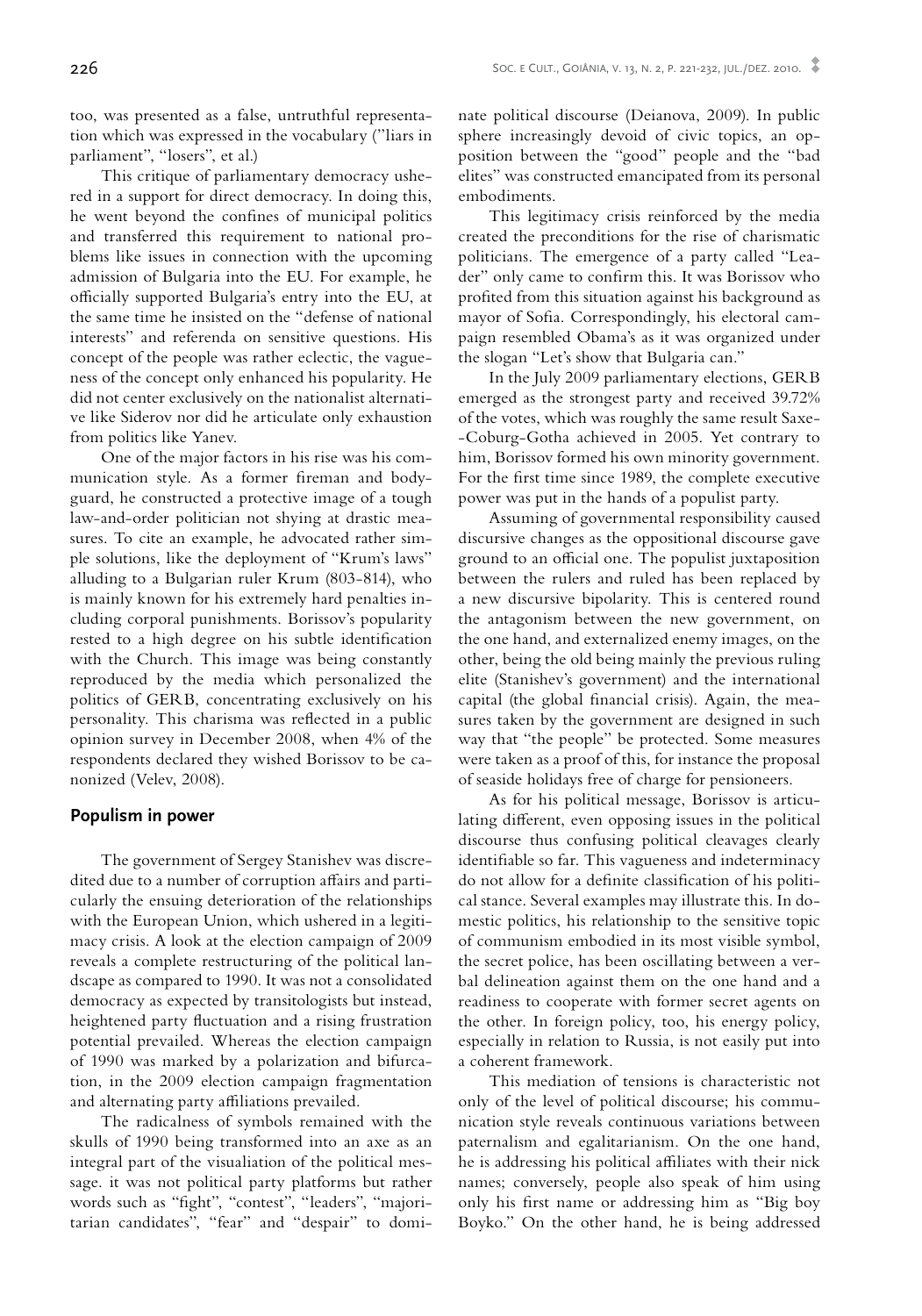as "teacher" his party members the latter being described as "disciples."

Altogether, there is a discernible tendency of personalization of politics being increasingly centered on Borissov's personality, which is again being enforced by his communication style. Most decisions are being taken personally by him with the Council of Ministers persistently degraded. Indicative of this is that he uses the first person singular form when speaking, e. g. "I told them [i. e. the ministers]", "I want to tell the Bulgarian pensioners that from my first day in office on, I will give them BGN 900 M (about  $\in$  450 M) more." Borissov achieves mobilization too through a combative vocabulary. A closer look at his rhetorics reveals the frequent use of words like "war," "battlefield," "knocking down" etc. Thus the new juxtaposition between rulers and opposition is further enlarged by a verbal equation of the political contest with a sports ground or a military battlefield. In this way, the complexity of politics is being reduced to a dichotomous image where the political opponent is to be destroyed, like at war. This is being in a rather colloquial language in which antiintellectualist components are not missing either.

As was mentioned, media played a significant role in Borissov's rise. After his electoral success, the "mediatic populism" of Borissov enlarged as a number of media changed their allegiance in favor of him. Currently, Borissov is the person most often mentioned and evaluated in media but also the person who most often evaluates. The image conveyed about him is predominantly neutral to positive. The juxtaposition between Borissov and the former government is being reproduced by the media, which for the most part expose a negative relationship to Sergey Stanishev. Moreover, there is an anti-party attitude, affecting GERB too, which all the more contrasts with the positive image of Borissov conveyed by them (Media Index 2009).

To sum up, there has been a qualitative and a quantitative change in media policy towards Borissov. The disappearance of civil society discourse as identified with regard to the election campaign has been continued as the public space is constantly being replaced by the private life of the prime minister. A certain culmination of the mediatic populism can be considered his birthday in 2010 which has been covered by almost all mainstream media as an event of national importance.

### **The evolution of populism: issues and leadership style**

In the course of the article, the evolution and development of populism in Bulgaria were reconstructed. Populism has been constantly on the rise. There is a consensus that the year 2001 marked a watershed in Bulgarian political life (Karasimeonov, 2006; Georgiev, 2009; Andreev, 2007; Popov, 2005 etc.) when upon the return of the king, the party system suffered a major blow and the propositions for a massive influx of populism were created. Saxe-Coburg-Gotha's return was rather the "populist moment" which activated the "populist condition" receiving almost 40 % of the votes. In the 2009 elections, populist parties achieved more than the half of the votes for the first time since 1990.

As was shown in the course of the article, the five parties identified as populist constructed a simplified, homogeneous concept of the people by juxtaposing it to a specific enemy image. At the beginning, this image encompassed only the political elite. George Ganchev emerged in the immediate aftermath of communism and epitomized a beginning retreat from politics by reducing the latter to "a comedy show free of charge" (Stoyanov, 1997, p. 11). This image of the people was superseded by an ethnic concept of the nation as exemplified by Ataka which articulated an inward-looking nationalism directed against ethnic minorities like Roma or Turks and the world abroad. This ethnic concept of the nation has been promoted by all parties to a different extent. Saxe-Coburg-Gotha and Borissov have been identified as the most full-blown examples of populism with NMSS and GERB distinguishing themselves as catch-all parties in whose agenda cleavages are persistently mediated.

As far as the notion of the people is concerned, there has been only a smooth transition from socialism. In fact, one can speak of a terminological substitution as against the background of late socialist nationalism, socialism did not collapse but was subtly substituted. In late socialism, the concept of the class struggle was substituted by the concept of the people and its pertaining characteristics such as the 1000-year-long cultural and state tradition, creative potential and national spirit, in other words, by all the things which have become the repertoire of present-day populism in Bulgaria (Penchev, 2007, p. 1).

The populist political message has been persistently broadening too. The agenda of populist parties has been enlarged to encompass a heterogeneous spectrum of issues. Populist parties have been capitalizing upon predominant topics in Bulgarian po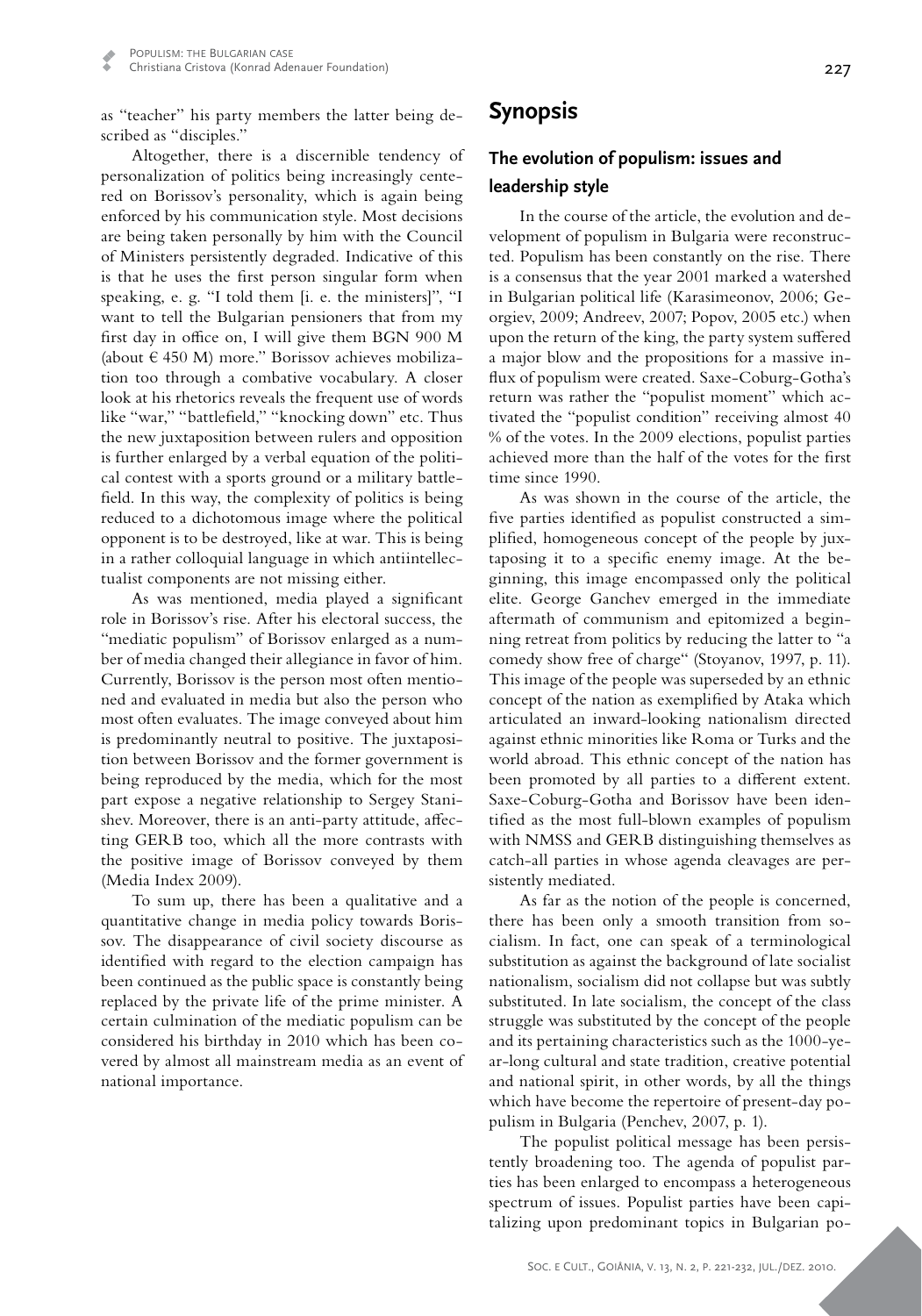litical discourse, particularly overall corruption and the ineffectiveness of the fight against organized crime. The main message of the populist parties since 1989 has been that "the only party that has never lost elections in the last decade is the mafia born out of the last regime" (Krastev, 2006). Furthermore, all populist parties have articulated social issues based on poverty as nodal point in the construction of the dichotomous worldview.

An evolution in the communication style is to be traced too as all parties have resorted to a simplistic language referring to colloquial figures of speech and activating popular negative conceptions of power. Whereas George Ganchev was rather entertaining, Ataka and OLJ have been focusing on law-and-order issues with Ataka accentuating nationalist aspects too and Yane Yanev advocating the need of a new constitution.

Finally, Saxe-Coburg-Gotha and Borissov have been having an encompassing agenda. It is possible to distinguish certain analogies between them. Both the NMSS and GERB began as movements to be later transformed into parties. Both increasingly resorted to national institutions such as the Church and introduced a mediatic populism with almost all media shaping a positive image of them. In both cases, the mediatic populism reached a certain culmination which was exemplified in the coverage of private events of Saxe-Coburg-Gotha and Borissov, namely the wedding of Saxe-Coburg-Gotha's daughter and Borissov's birthday. Another analogy between them is the activation of a protective image of a ruler. Both have been appealing to beliefs rather to rationality which was exemplified by their vocabulary – whereas Saxe-Coburg-Gotha appealed to people to "believe" him, Borissov pledges to people that he will "protect" them.

In this respect, we can discern again a continuation of the political culture of communism – the first head of party and state in communism, Georgi Dimitrov, was officially depicted as "teacher" of the Bulgarian people; likewise, the last communist head of party and state, Todor Zhivkov, oscillated between paternalist traits and concessions to egalitarian aspirations due to his popular appearance and communication style.

#### **The populist moment**

As already mentioned, populism emerges in a legitimacy crisis trying to compensate it crisis through direct democracy, charismatic leadership and a closeness to voters. There is a relationship between legitimacy crisis and a declining voter turnout, which in turn is supposed to favor populist parties (Andreev, 2007, p. 20). This correlation can be traced in this

case study too. As the table shows, there has been a sharp decline in voter turnout in the first decade of postcommunism which coincided with the rise of George Ganchev's party. Correspondingly, he is often being described as the first Bulgarian populist whose rise resulted from the disillusionment of the people with the slow pace of transition (Karasimeonov, 2006, p. 77).

According to Margaret Canovan, the "populist mood" testifies to the "redemptive" side of democracy and has an extra emotional gradient which can turn into a campaign to bring a new renewal (Canovan, 1999, p. 6). The Bulgarian case illustrates this correlation as the emergence of populist parties was always accompanied by a rise in voter turnout (cf. 2001, 2009).

Until 2001, populism was part of the political rhetoric of many parties and leaders, but none of them became truly populist (Malinov, 9). Saxe-Coburg-Gotha was the first charismatic politician after George Ganchev, on whom expectations to liberal democracy were focused. His return in 2001 opened the space for the massive influx of populist parties. The following decade has been marked by the continuous broadening of the presence of populist parties in Bulgarian political landscape. As was shown, in 2001 a transformation of the public sphere took place with civil society topics gradually being replaced by issues of social fear, private topics etc.

Parallel with this, the political and economic modernization led to the installation of democratic and market institutions culminating in Bulgaria's admission in the European Union; on the other hand, however, it caused a rapid social decomposition which "hurt many while privileging few" (Krastev 2008). To this, a steady decline in purchasing power since 1989 is to be added (Ninov, 27/1/2010). A significant

| Year | Party       | Voter turnout | <b>Election</b> results |
|------|-------------|---------------|-------------------------|
| 1990 |             | 90.60         |                         |
| 1991 |             | 84.82         |                         |
| 1994 | <b>BBB</b>  | 75.34         | 4.73                    |
| 1997 | <b>BBB</b>  | 62.40         | 4.93                    |
| 2001 | <b>NMSS</b> | 66.01         | 42.74                   |
| 2005 | <b>NMSS</b> |               | 19.88                   |
|      | Ataka       | 55.76         | 8.14                    |
|      |             |               | total 28.02             |
| 2009 | <b>GERB</b> |               | 39.72                   |
|      | Ataka       | 60.20         | 9.36                    |
|      | OLI         |               | 4.13                    |
|      |             |               | total 53.21             |

Performance of populist parties in parliamentary elections since 1989 (Archive of Parliamentary Election Results n.d., Central Election Commission 2005, 2009)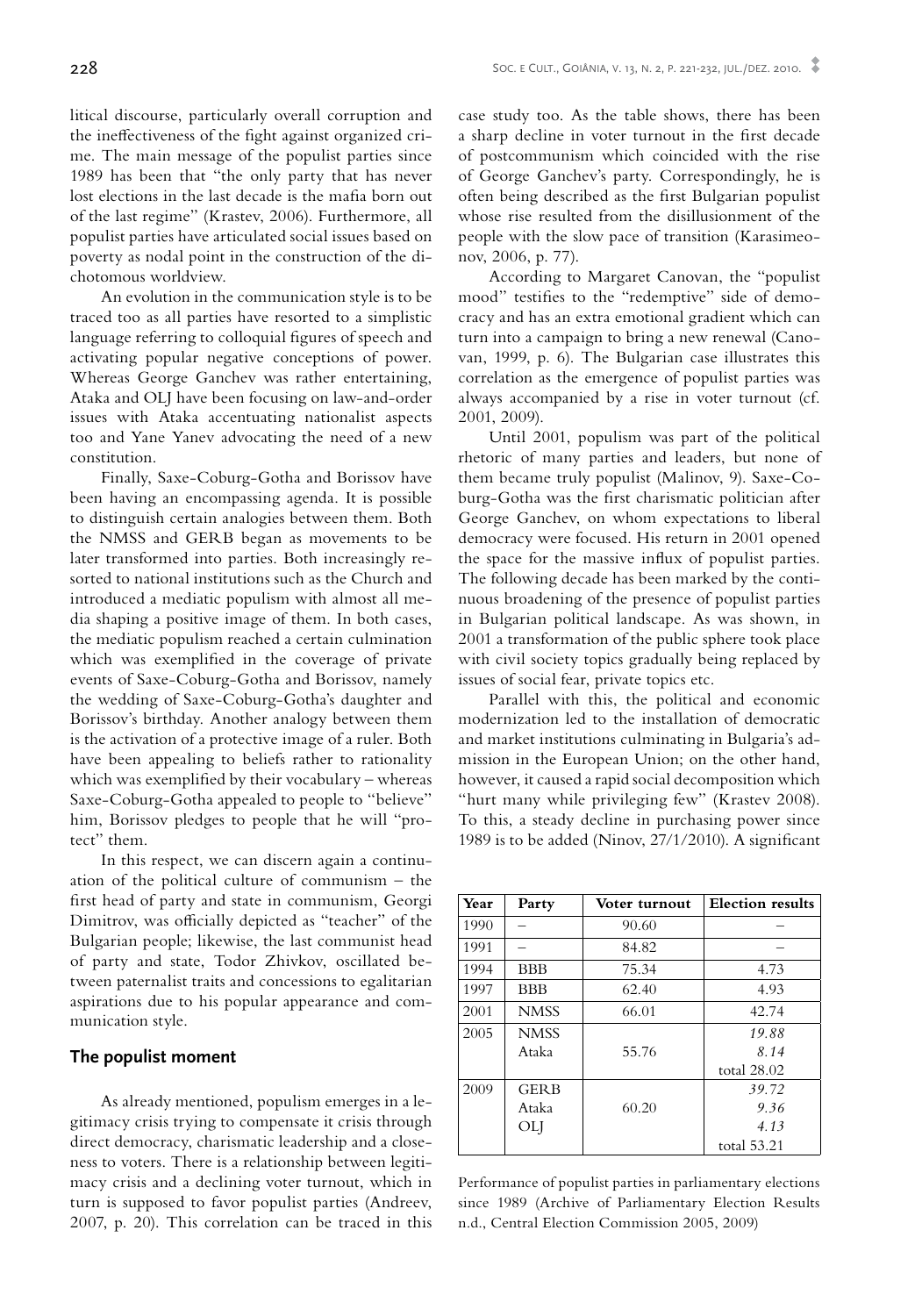factor for the legitimacy crisis has been the absence of decommunization which enabled communist formal and informal networks to survive with former communist elites still controling much of economy, politics and media. With a delay, a law on screening former secret service files was adopted yet it does not foresee lustration and with small exceptions, former collaborators of the secret police are not banished from public positions. The absence of decommunization negatively affected postcommunist value change and did not allow for a genuine commitment to liberal democratic values.

Apart from this, the legitimacy crisis was deepened by inadequate support given by the West to Bulgaria. "Rebuilding the ship at sea" (Offe, Elster, Preuss, 1998) has brought many challenges and in Bulgarian political discourse, the concept of Europe is increasingly losing its positive content. This all the more as there is a widespread consensus in society in favor of Europe (Georgiev, 2007, p. 139).

To sum up, the development in Bulgaria confirms the dependence between a deepening legitimacy crisis and the rise of populism. The political and economic modernization, the decline in purchasing power, the expectations toward Europe as well as the absence of a thoroughgoing decommunization were identified as the main factors which deepened the legitimacy crisis and thus favored the rise of populism.

#### **The populist condition**

As stated in the conceptual approach, the legitimacy crisis brought deep seated predispositions to the fore. Beside the parties identified as populist, the preelection discourse revealed a high affinity for populist topics. Almost all parties in Bulgaria can be considered exposing populist traits. Accordingly, political culture studies reveal a widespread predisposition in favour of a leadership of a "strong hand" (Georgiev March, 2009, p. 3) too or conclude that the typical Bulgarian politician is a "populist orator" (Yordanov, 2008, p. 59). As mentioned, the negative image of parties conveyed by the media only reinforces the personal positive image of Borissov.

In Bulgarian political culture, we can discern a certain anti-elite, egalitarian predisposition for which hatred towards the rich, the successful, educated as well as politics and politician is typical (Znepolski, 2008, p. 78). Despite the Europeanization of Bulgarian political culture since communism, traces of this attitude were to be reconstructed in the discourse of the populist leaders since then.

This egalitarian potential corresponds to a paternalist conception of power and a specific philosophy of adaptation to the powerholder (Znepolski, 2008,

229

ed in Bulgarian political culture: "Bulgarian political leadership is rather vertically accentuated or even tempted by an 'Asian spirit' of power. The latter was cultivated in the ages of Ottoman impression (1396- 1878, CC), refined by Russian imperial paternalism after the liberation of 1878, molded in a couple of authoritarian regimes before World War II and fomented in 45 years of communist isolation. Bulgarians seem more inspired by a leadership of the 'strong hand'. Politics have rarely been perceived as a collective commitment of the national elite. It still seems a matter of grasping the chance, or taking advantage of being on the side of the winner" (Georgiev, 2009, p. 3). This holds true for postcommunism too, where the prevailing understanding of the political "can be formulated as a struggle for power" and "politics is understood as a process of imposing private interests on the public" (Malinov 5). Postcommunist Bulgarian culture is marked by a high level of personalization of politics (Ivanova 1994: 141) which helps explain the propensity for charismatic leaders.

As for the relation to the West and Russia, there is a dialectic between a sense of inferiority and a sense of moral superiority with regard to them. Beside the perceived inferiority, a feeling of distrust has emerged due to the fact that political, economic and social uncertainties in Bulgaria have been widely misused by the Great Powers (Georgiev 2009: 2). Against this background, the sudden rise of Saxe-Coburg-Gotha, who incarnated Western superiority and the ensuing sharp turn to a nationalistic reaction in the shape of Ataka become easily explicable.

Nevertheless, there are few preconditions for the success of topics such as anti-Europeanism and chauvinism. This can be explained with reference to the aforementioned widespread political consensus in favor of Europe. Moreover, foreign domination in Bulgaria created a specific art to cope with "otherness" and to bridge cultural asymmetries (Georgiev, 2009) as survival strategy. For the same reason, issues of antisemitism and Islamophobia, as put forward by OLJ and Ataka, may give evidence of an intersection with Western European populism or be considered a proof of populism's globalization; yet, they cannot generate broad political mobilization.

One of the greatest Bulgarian philosophers, Ivan Hadzhiiski, speaks of a gap between historical opportunities and their realization in Bulgaria (Hadzhiiski, 2002, p. 442). In 1879, one year after the liberation from the Ottomans, Bulgaria adopted one of the most democratic constitutions in Europe. Ironically, it was precisely the adoption of this constitution that brought populism to the fore (Malinov, 2008, p. 8). This gap can be reconstructed in recent history too. In 1991, Bulgaria was the first post-communist coun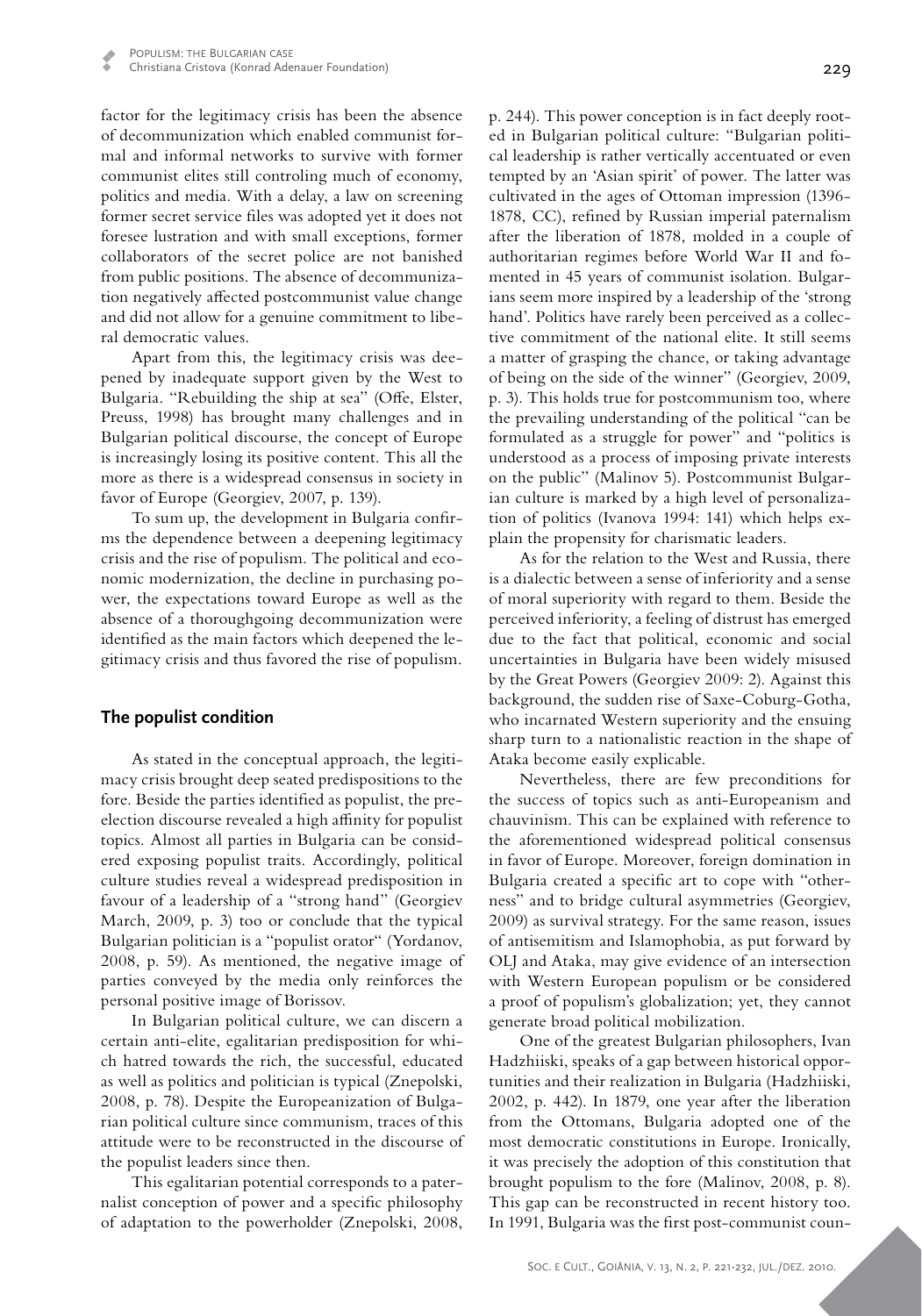try to adopt a new constitution although Bulgarian democracy was not consolidated enough; in 2007, it became a member of the European Union although it only formally fulfilled the conditions for admission. We can conclude that there is a perceived "discrepancy between the form and the substance of liberal democracy" (Bugaric, 2008, p. 197), which deepens this legitimacy crisis as a precondition for populism.

At the end, we can summarize that NMSS and GERB have been the populist parties with the largest constituencies so far. The BBB of Zhorzh Ganchev and OLJ of Yane Yanev were identified as parties with rather limited constituencies, while Ataka can be positioned at the border between populism and right-wing extremism. Applying the aforementioned distinction proposed by Kai-Olaf Lang between soft and hard populism (Lang May, 2009) we may conclude that Ataka is the only hard populist party evolved so far. Yet, notwithstanding the fact that soft populist parties do not question the legitimacy of parliamentary democracy, a populist party hardly meets the expectations it arouses, which was exemplified by Saxe- -Coburg-Gotha and Ataka as a reaction to his failure. On the one hand, populist parties have an inclusive agenda and contribute to a higher voter turnout and political participation, which is vital for democracy. Yet, on the other hand, the tendency of simplification of complex problems does not present a real solution and only further deepens the gap between politics and society. At this background, the emergence of populist parties confirms the legitimacy crisis and the task of democratic politics to make complex problems intelligible without resorting to simplifications or trivializations.

## **References**

ABTS, Koen; Rummens, Stefan. Populism versus Democracy. *Political Studies*, v. 55, p. 405-424, 2007.

ANDREEV, Svetlozar. Types of populist parties and the future of democracy in Bulgaria. *Political Studies*, n. 4, p. 3-30, 2007. (in Bulgarian).

ANON. Ataka quarrels with police about "people's parliament" in front of presidential palace. *Mediapool*, 27/7/2008. Available at: <http://www.mediapool.bg/ show/?storyid=141759>. Accessed on: 31 mar. 2010.

ANON. Boyko Borissov's rule does not lead to any changes. *Mediapool,* 29/9/2008. Available at: <http://www. mediapool.bg/show/?storyid=144136&srcpos=6>. Accessed on: 31 mar. 2010.

ANON. The Project of the National State Security Agency Yane Yanev achieves a remarkable rating, *Mediapool*, 16/4/2009. Available at: <http://www.mediapool. bg/show/?storyid=151370>. Accessed on 31 mar. 2010.

Archive of Parliamentary Elections RESULTS. n.d. Available at: <http://www.todor66. com/Izbori/index.html>.

ATAKA: 20 points of the Ataka party. April 2005. Available at: <http://www.ataka.bg/index.php?option=com\_co ntent&task=view&id=13&Itemid=29>. Accessed on: 31 mar. 2010.

BACHMANN, Klaus. Populistische Parteien und Bewegungen in Mittelosteuropa. Decker, Frank (Ed.). *Populismus. Gefahr für die Demokratie oder nützliches Korrektiv?.* Wiesbaden: VS Verlag für Sozialwissenschaften, 2006.

BARLAI, Melani; HARTLEB, Florian: Ungarischer Populismus und Rechtsextremismus. Ein Plädoyer für die Einzelfallforschung*, Südosteuropa Mitteilungen,* n. 4, p. 34- 51, 2008.

Bayer, József. Rechtspopulismus und Rechtsextremismus in Ostmitteleuropa. *Österreichische Zeitschrift für Politikwissenschaft*, v. 31, n. 3, p. 265-280, 2002.

BUGARIC, Bojan. Populism, liberal democracy, and the rule of law in Central and Eastern Europe. *Communist and Post-Communist Studies*, v. 41, p. 191-203, 2008.

Bulgarian Socialist Party. *Election Platform*. April 1990. Available at: <http://www.omda.bg/arhiv/ platforma%20na%20BSP.htm>. Accessed on: 31 mar. 2010. BUSTIKOVA, Lenka; KITSCHELT, Herbert. The radical right in post-communist Europe. Comparative Perspectives on legacies and party competition. *Communist and post-communist studies*, v. 42, p. 459-483, 2009.

CANOVAN, Margaret. Populism for Political Theorists? *Journal of Political Ideologies,* v. 9, n. 3, p. 241- 252, 2004.

CANOVAN, Margaret. Trust the People! Populism and the Two Faces of Democracy. *Political Studies*, v. 57, p. 2-16, 1999.

CAPELLE-POGĂCEAN, Antonela; RAGARU, Nadége. Romănia Mare and Ataka: National Populism and Political Protest in Romania and Bulgaria. *Critique & Humanism*, v. 23, n. 1, p. 135-144, 2007.

CAROTHERS, Thomas. Populism in Comparative Light: Western Europe, Central and Eastern Europe, and South America. *Critique & Humanism*, v. 23, n. 1, p. 113- 118, 2007.

Central Election Commission. *Parliamentary Elections 2005*. 2005. Available at: <http:// www.2005izbori.org/results/index.html>.

Central Election Commission. *Parliamentary Elections 2009*. 2009. Available at: <http://rezultati. cik2009.bg/elected/index.html>.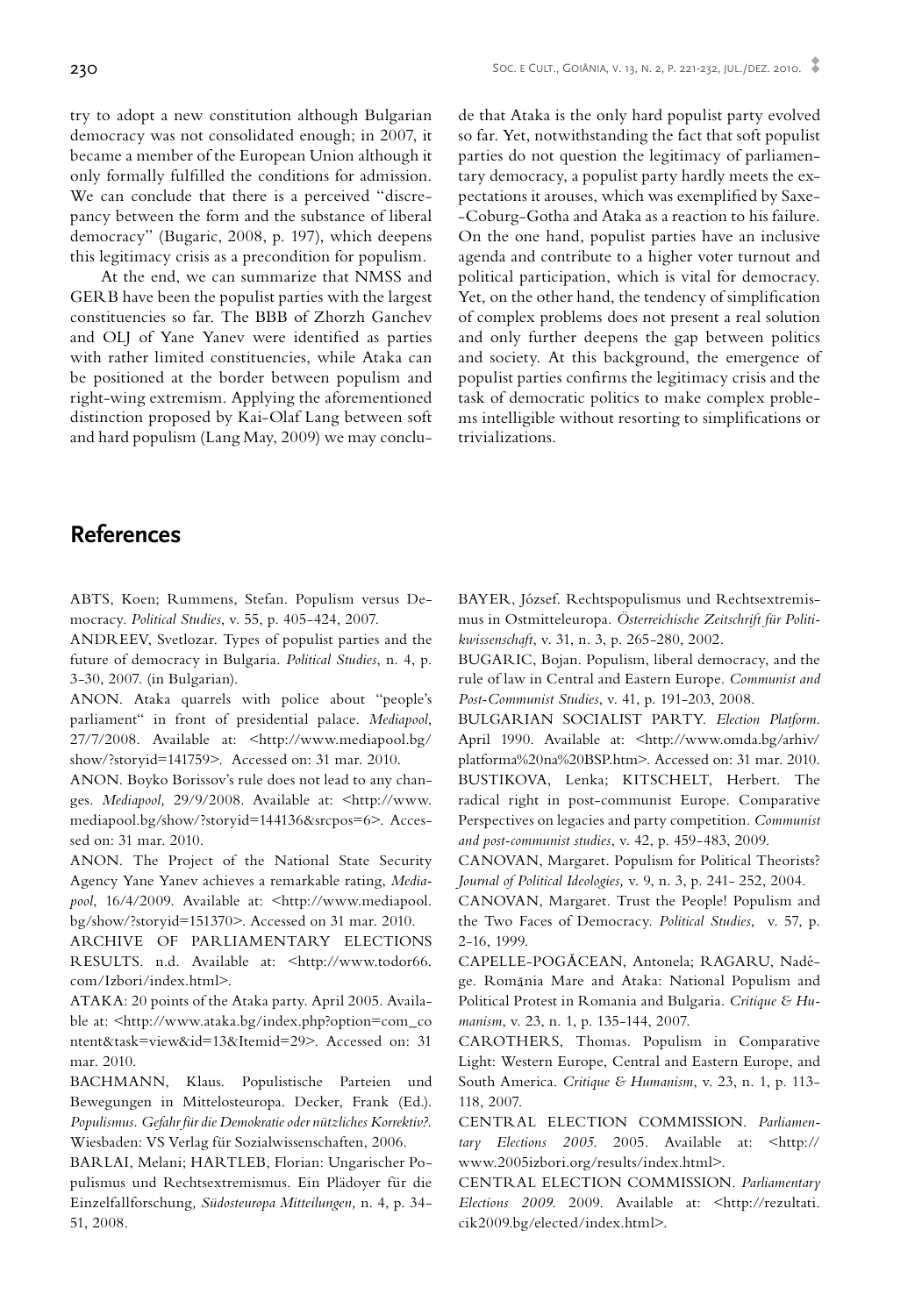DE RITUERTO, Ricardo Martinez. El peligro de Europa es el populismo. Interview with Herman Van Rompuy. El País. 9/4/2010. Available at: <http://www. elpais.com/articulo/internacional/peligro/Europa/populismo/elpepiint/20100409elpepiint\_4/Tes>. Accessed on: 11 abr. 2010.

DEIANOVA, Liliana. The image of the enemy in pre--election media. 20 years later. Expert Analysis of the Media Monitoring Lab. 07.11.2009. Available at : < http:// www.fmd.bg/?p=4597>. Accessed on: 28 jun. 2010.

DI TELLA, Torcuato. Populism into the Twenty-First Century. *Government and Opposition,* v. 32, p. 187-200, 1997. DRAHOKOUPIL, Jan. From Collectivization to Globalization: Putting Populism In Its Place. *Slovak Foreign Policy Affairs*, n. 1, p. 65-75, 2005.

Ganchev, George. *George*. *An Autobiography*. *The true and intriguing story about a life full of dynamics and interesting turns*. Sofia: Hemus, 1995 (in Bulgarian).

GEORGIEV, Plamen. Bulgarian Political Culture in Change. *Friedrich Ebert Foundation. Office Bulgaria. Analyses*, March 2009. Available at: <http://library.fes.de/pdf- -files/bueros/sofia/06345.pdf>.

GEORGIEV, Plamen. The Bulgarian Political Culture. Göttingen: Vandenhoeck & Ruprecht 2007.

HADZHIISKI, Ivan. Folkways and spirit of our people. Sofia: Iztok-Zapad, 2002. (in Bulgarian).

Hein, Michael. Die Europa- und Parlamentswahlen in Bulgarien 2009. *Südosteuropa Mitteilungen*. n. 5, p. 44-61, 2009.

Ivanova, Evelina. Populism and Legitimacy. *Politicheski izsledvaniia*, n. 2, p. 138-142, 1994. (in Bulgarian).

Karasimeonov, Georgi. *The Bulgarian Party System*. Sofia: GoreksPres, 2006. (in Bulgarian).

KRASTEV, Ivan. A new political pole was born – that of the unmaskers, *24 chasa,* 26/10/2006 (in Bulgarian).

Krastev, Ivan. Two cheers for populism. *Prospect*, p. 24-27, January 2008. Available at: <www.prospectmagazine.co.uk>.

Lang, Kai-Olaf. Populismus in den neuen Mitgliedsländern der EU. Potentiale, Akteure, Konsequenzen. *SWP-Studie*. May 2009. Available at: <http://www.swp-berlin.org/produkte/swp\_studie. php?PHPSESSID=f0f74&id=10735>. Accessed on: 31 mar. 2010.

LANG, Kai-Olaf. Populism in Central and eastern Europe – a Threat to Democracy or just Political Folklore? *Slovak Foreign Policy Affairs*, n. 1, p. 6-17, 2005.

Malinov, Svetoslav. Radical demophilia. Reflections on Bulgarian populism. *Eurozine*, 22.01.2008. Available at: <http://www.eurozine.com/pdf/2008-01-22-malinov-en.pdf>. Accessed on: 31 mar. 2010.

MEDIA INDEX APRIL - JUNE 2010, Graphic report of the Media Monitoring Lab, 24/6/2010. Available at: <http:// www.fmd.bg/?p=4597>. Accessed on: 28 jun. 2010.

Mény, Yves. Intervista a Yves Mény, *La Repubblica*, 12/11/2003.

MUDDE, Cas. In the Name of the Peasantry, the Proletariat, and the People: Populisms in Eastern Europe. *East European Politics and Societies* n. 15, p. 33-53, 2000.

Mudde, Cas. The Populist Zeitgeist. *Government and Opposition* n. 4, p. 542-563, 2004.

NINOV, Dimităr. Social and economic policy 1989-2008. *Sofia Chamber of Commerce and Industry.* 27/1/2010. Available at: <www.scci.bg>. Accessed on 10 abr. 2010.

OFFE, Claus/ ELSTER, Jon/ PREUß, Ulrich K. Institu*tional design in postcommunist societies. Rebuilding the ship at sea*. Cambridge: Cambridge UP 1998.

ORDER, LAW & JUSTICE. Statute. n.d. OJL. Available at: <http://www.rzs.bg/index.php?t=1184>. Accessed on: 31 mar. 2010.

PENCHEV, Boyko. The National Populist Legacy of Socialism. *Critique & Humanism,* v. 23, n. 1, p. 59-65, 2007. PLATTNER, Marc. Popilism, Pluralism, and Liberal Democracy. *Journal of Democracy,* v. 21, n. 1, p. 81-92, 2010.

Popov, Stefan. The populist situation, *Mediapool*, 13/12/2005 (in Bulgarian).

Rupnik, Jacques. Populism in East-Central Europe. *Kontakt,* v. 3, 2007. Available at: <http://www. kontakt.erstegroup.net/report/stories/Issue01\_07\_ Populismus+in+Osteuropa\_dt+en/pdf>, p. 2. Accessed on: 31 mar. 2010.

SAXE-COBURG-GOTHA, Simeon. I am a king, but I serve the republic. *Standart,* 18/2/2002. Available at: <http://paper.standartnews.com/archive/2002/02/18/interview/s3280\_2.htm>. Accessed on: 31 mar. 2010.

SAXE-COBURG-GOTHA, Simeon. Immediate changes of the political model and its moral are necessary. Speach delivered at the founding session of the National Movement Simeon the Second. NDSV. 6/4/2001. Available at: <http://www.ndsv.bg/content/315.html>. Accessed on: 31 mar. 2010.

SPIROVA, Maria. Political Parties in Bulgaria: Organizational Trends in Comparative Perspective. *Party Politics*, vol. 11, n. 5, p. 605 – 622, 2005.

Statement of Simeon Sakskoburggotski. *Mediapool*, 7.3.2002. Available at: <http://www.mediapool.bg/show/?storyid=15482>. Accessed on: 31 mar. 2010. STOYANOV, Ivan. *A tale about George Ganchev*, James *Bond and the owls from Twin Peeks. An attempt at a political psychoanalysis of Zhorzh Ganchev*. Plovdiv: AL + AG, 1997. TARCHI, Mario. Molti seguaci, nessun maestro, La Re*pubblica*, 12.11.2003

TODOROV, Antony. National populism versus democracy. *Critique and Humanism*, n. 23 (2007).

Union of Democratic Forces. *Election Platform*. 28.4., 5/5/1990. Available at: <http://www.omda. bg/arhiv/predizborna\_platforma\_sds.htm>. Accessed on: 31 mar. 2010.

VELEV, Vladislav. According to four percent of the Bulgarians, Boyko Borissov will be canonized, *Darik News*, 10/12/2008. Available at: <http://dariknews.bg/view\_article.php?article\_id=312341>. Accessed on: 31 mar. 2010.